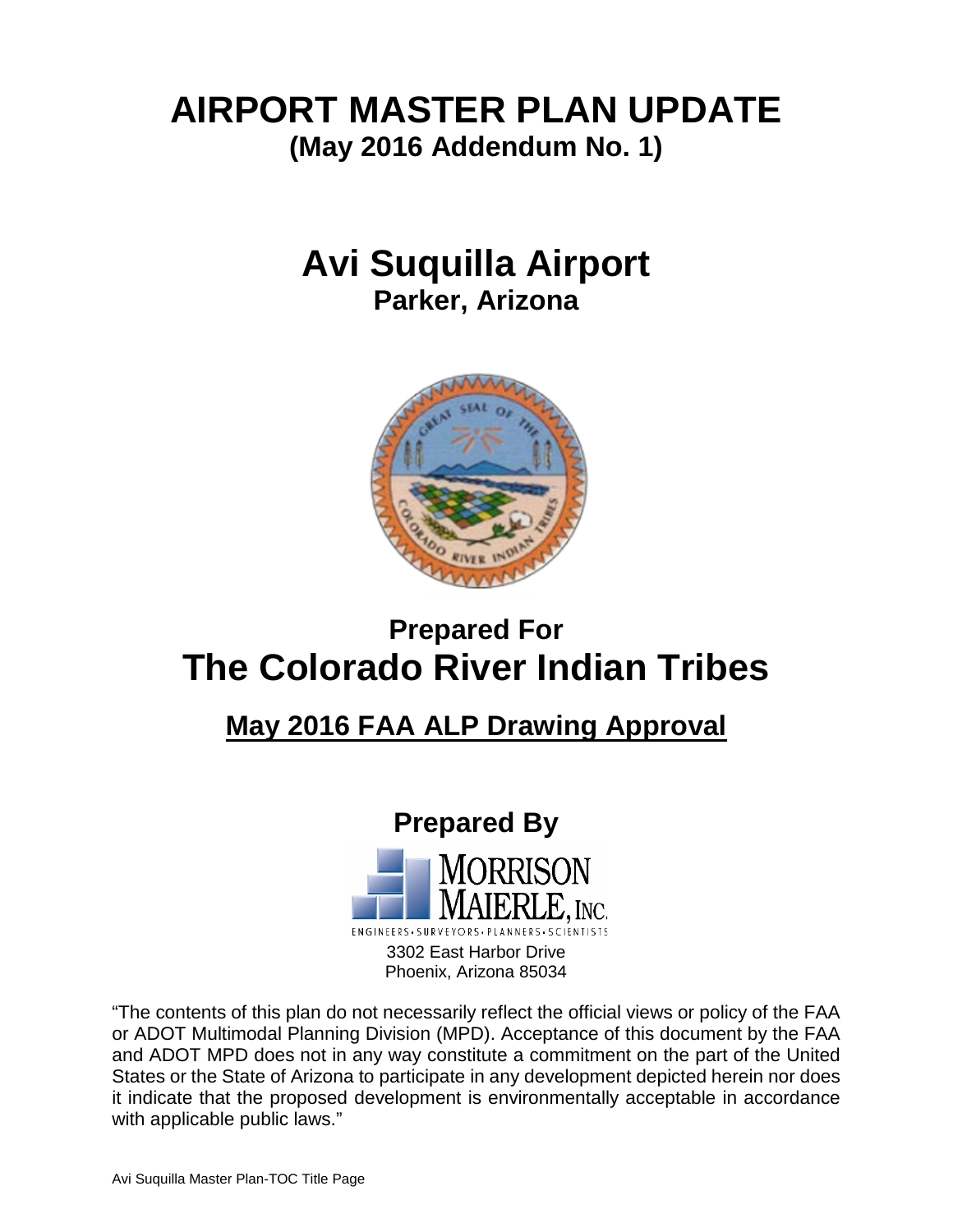**This page intentionally left blank.**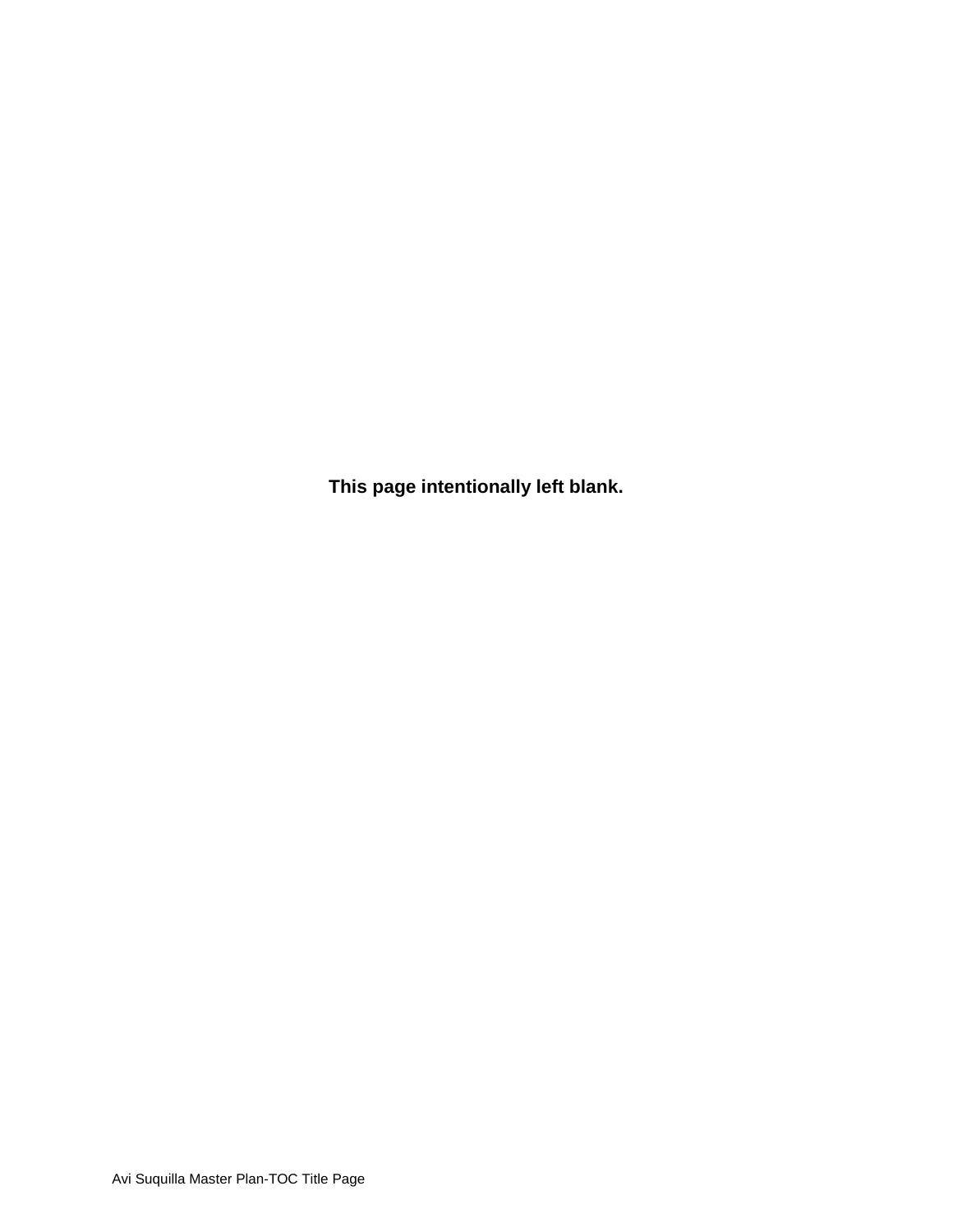

### **A1.ADDENDUM No. 1 – FAA APPROVAL AIRPORT LAYOUT PLAN DRAWINGS**

#### **A1.1 INTRODUCTION**

Review comments from the FAA addressing the Final Draft of the Master Plan Update and the Airport Layout Plan (ALP) drawing set were received on December 10, 2015. No comments were received from the Arizona Department of Transportation.

The FAA did not have any comments on the Master Plan Narrative.

The FAA had 16 comments that suggested revisions to the ALP drawing set which were addressed by the Master Plan Team (Airport Management and Master Plan Consultant).

#### **A1.2 ADDENDUM HISTORY**

**Addendum No. 1** revised the following in the Master Plan Update Report:

- Cover and Title Page added Addendum No. 1 and date of addendum
- Revised Table of Contents included Addendum No. 1, deleted "Draft #" from Chapter Titles, Added FAA ALP Approval Letter to Appendix and approved ALP drawings, and dated footer May 2016
- Chapters 1 7 removed "Draft # and Draft Date" from footer; dated all footers May 2016
- Attachment Added May 20, 2016 FAA Airport Layout Plan Approval Letter and 11" x 17" set of FAA approved drawings

Full size drawings are available on the CDs provided to the FAA, ADOT Aeronautics and the Avi Suquilla Airport.

**Addendum No. 1** does not update any of the Master Plan Chapters to current (2106) FAA criteria. **The Chapters were last updated in February and March 2014**.

The Airport Layout Plans that the FAA reviewed were current to April 2015 FAA criteria when submitted to the FAA for approval. The approved ALP drawings are current for FAA criteria in effect in December 2015.

**Addendum #1** was issued on June 6, 2016 following receipt of the FAA ALP approval letter and as part of the Master Plan Update closeout process where one printed hard copy of the final Master Plan is provided to the FAA along with electronic (PDF) files on CDs.

ADOT Aeronautic will receive electronic files and the Sponsor both hard copies for the Airport files, CRIT Library and CRIT Planning.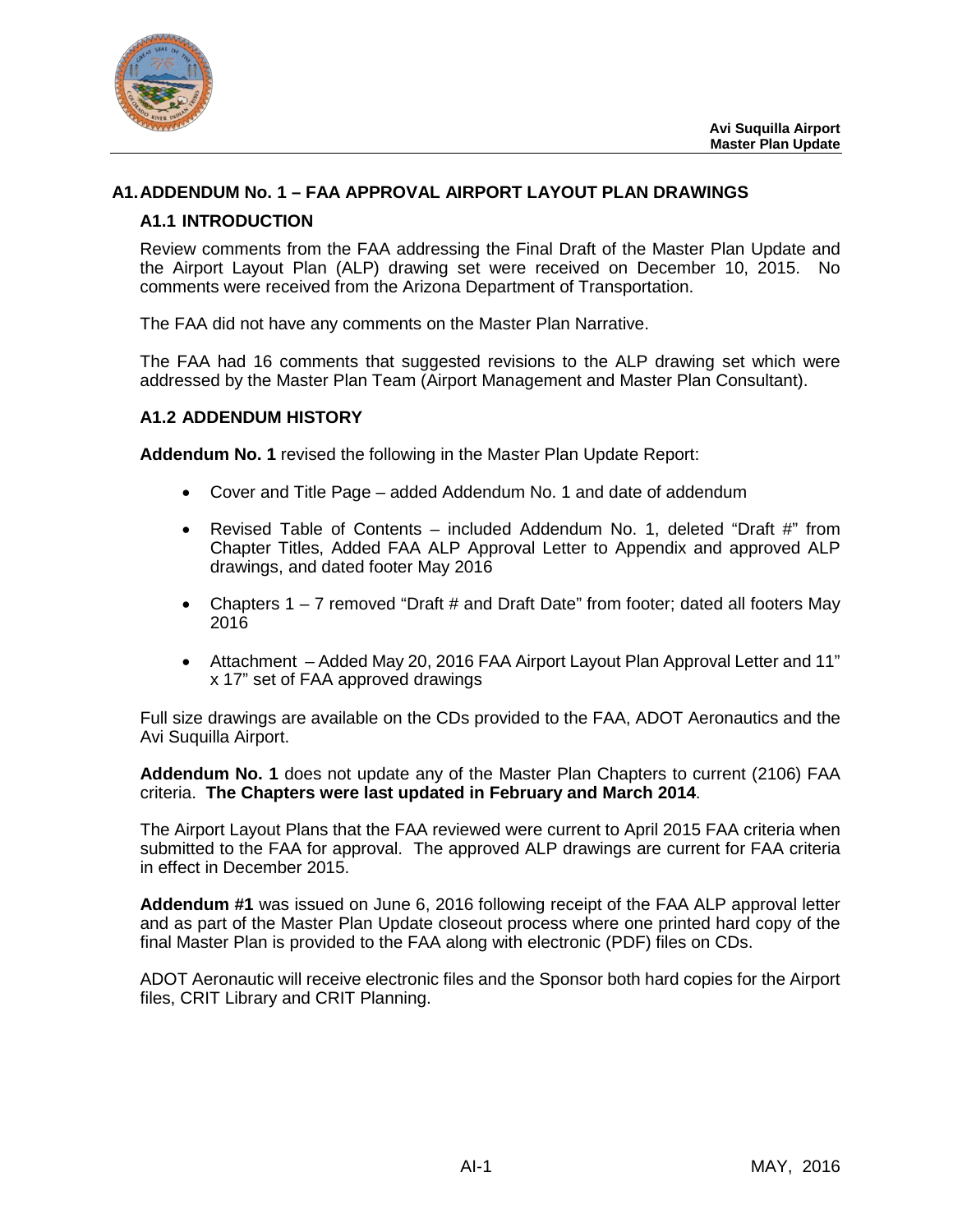

**Avi Suquilla Airport Master Plan Update**

**This page intentionally left blank.**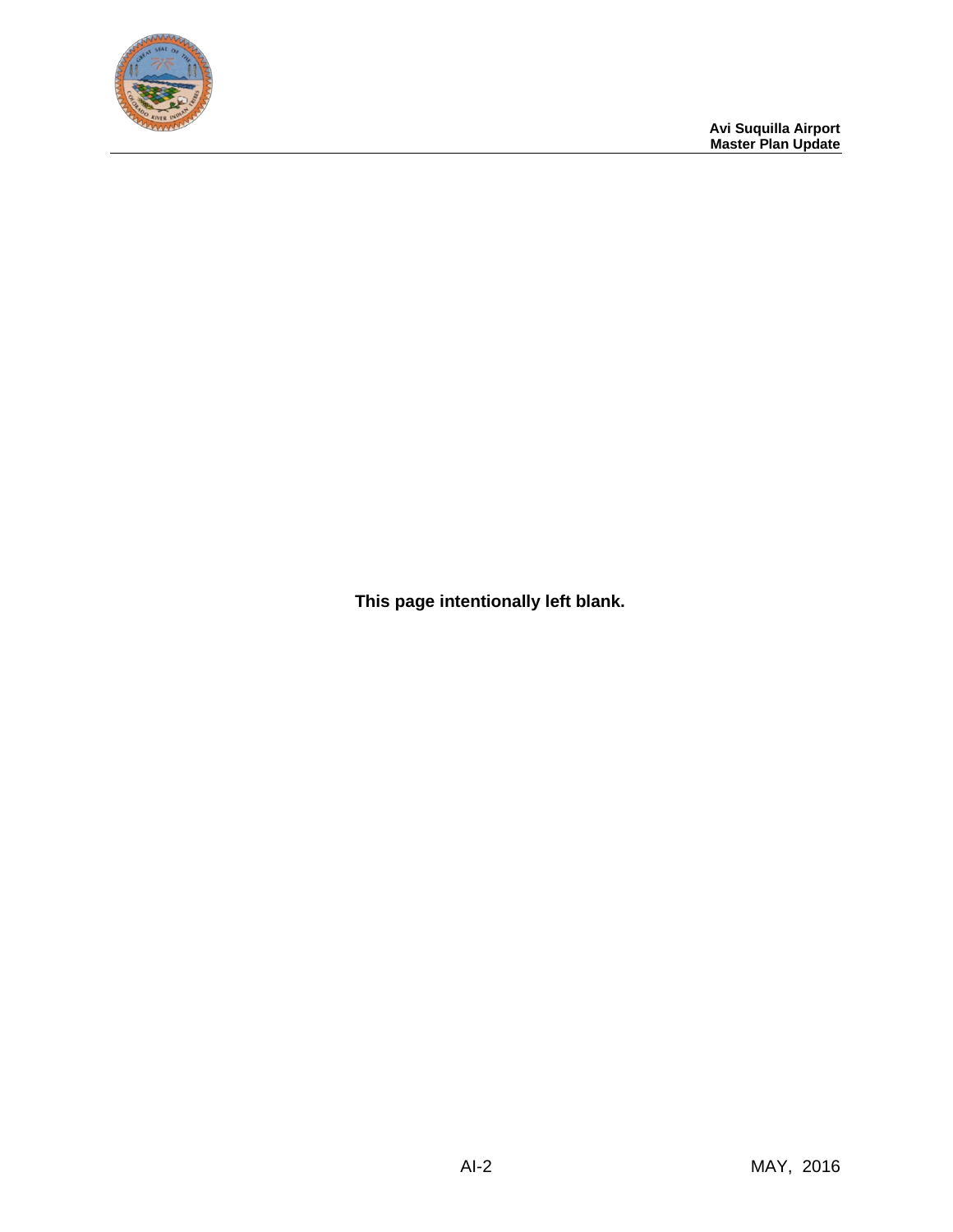

## TABLE OF CONTENTS - Updated June 6, 2016

| A1. |      | ADDENDUM No. 1 - FAA APPROVAL AIRPORT LAYOUT PLAN DRAWINGS A1-1 |  |
|-----|------|-----------------------------------------------------------------|--|
| 1.  |      |                                                                 |  |
|     | 1.1  |                                                                 |  |
|     | 1.2  |                                                                 |  |
|     | 1.3  |                                                                 |  |
|     | 1.4  |                                                                 |  |
|     | 1.5  |                                                                 |  |
|     | 1.6  |                                                                 |  |
|     | 1.7  |                                                                 |  |
|     | 1.8  |                                                                 |  |
|     | 1.9  |                                                                 |  |
|     | 1.10 |                                                                 |  |
|     | 1.11 |                                                                 |  |
|     | 1.12 |                                                                 |  |
|     | 1.13 |                                                                 |  |
|     | 1.14 |                                                                 |  |
|     | 1.15 |                                                                 |  |
|     | 1.16 |                                                                 |  |
|     | 1.17 |                                                                 |  |
|     | 1.18 |                                                                 |  |
|     | 1.19 |                                                                 |  |
|     | 1.20 |                                                                 |  |
|     | 1.21 |                                                                 |  |
|     | 1.22 |                                                                 |  |
|     | 1.23 |                                                                 |  |
|     | 1.24 |                                                                 |  |
|     | 1.25 |                                                                 |  |
|     | 1.26 |                                                                 |  |
|     | 1.27 |                                                                 |  |
|     | 1.28 |                                                                 |  |
|     |      | 1.28.1                                                          |  |
|     |      | 1.28.2                                                          |  |
|     |      | 1.28.3                                                          |  |
|     | 1.29 |                                                                 |  |
|     |      | 1.29.1                                                          |  |
|     |      | 1.29.2                                                          |  |
| 2.  |      |                                                                 |  |
|     | 2.1  |                                                                 |  |
|     | 2.2  |                                                                 |  |
|     | 2.3  |                                                                 |  |
|     | 2.4  |                                                                 |  |
|     | 2.5  |                                                                 |  |
|     | 2.6  |                                                                 |  |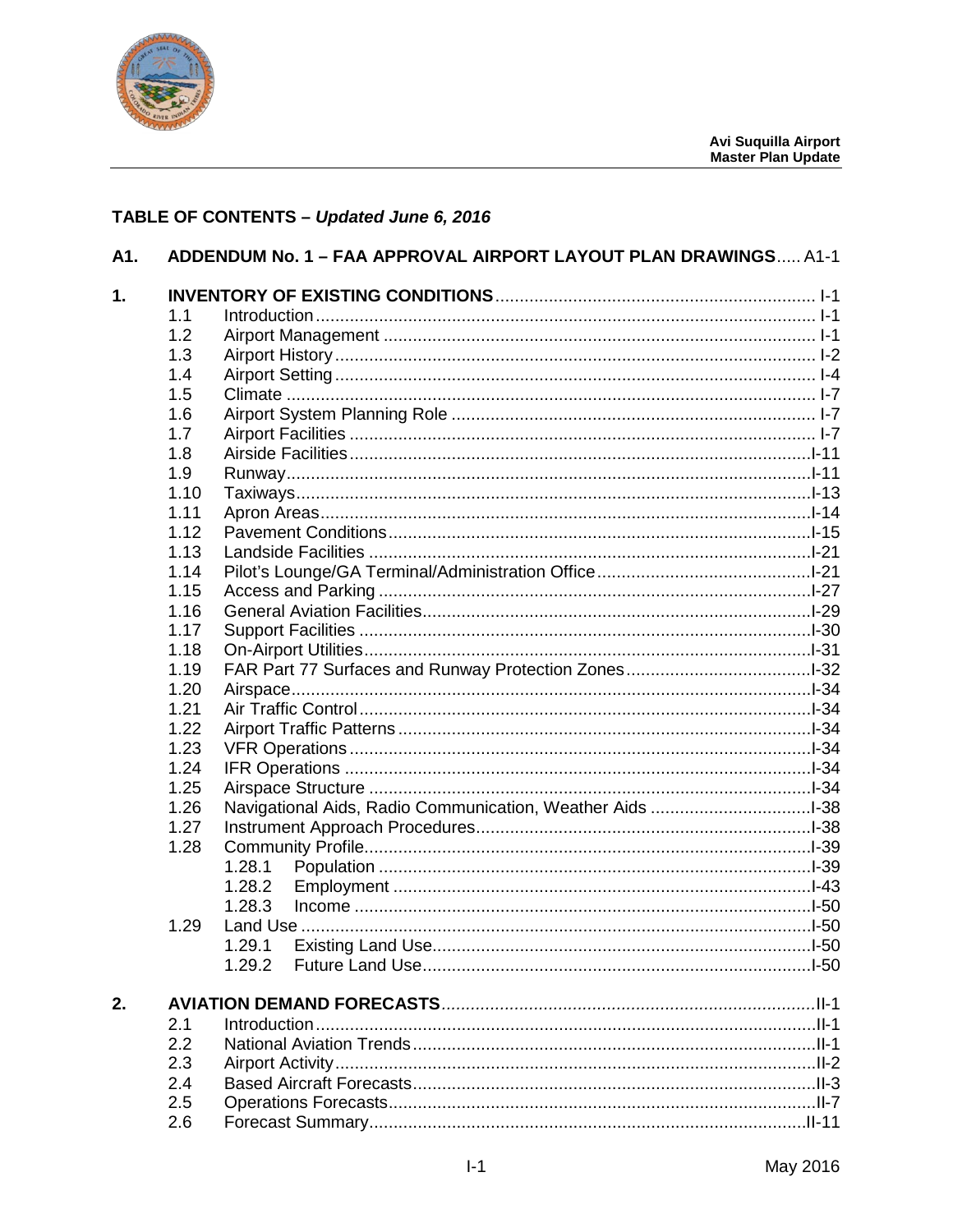

| 3. |      | DEMAND / CAPACITY ASSESSMENT AND FACILITY REQUIREMENTS !!!-1 |  |  |  |
|----|------|--------------------------------------------------------------|--|--|--|
|    | 3.1  |                                                              |  |  |  |
|    | 3.2  |                                                              |  |  |  |
|    | 3.3  |                                                              |  |  |  |
|    | 3.4  |                                                              |  |  |  |
|    |      | 3.4.1                                                        |  |  |  |
|    |      | 3.4.2                                                        |  |  |  |
|    |      | 3.4.3                                                        |  |  |  |
|    |      | 3.4.4                                                        |  |  |  |
|    | 3.5  |                                                              |  |  |  |
|    | 3.6  |                                                              |  |  |  |
|    | 3.7  |                                                              |  |  |  |
|    | 3.8  |                                                              |  |  |  |
|    | 3.9  |                                                              |  |  |  |
|    | 3.10 |                                                              |  |  |  |
|    | 3.11 |                                                              |  |  |  |
|    | 3.12 |                                                              |  |  |  |
|    |      | 3.12.1                                                       |  |  |  |
|    |      | 3.12.2                                                       |  |  |  |
|    | 3.13 |                                                              |  |  |  |
|    | 3.14 |                                                              |  |  |  |
|    | 3.15 |                                                              |  |  |  |
|    | 3.16 |                                                              |  |  |  |
| 4. |      |                                                              |  |  |  |
|    | 4.1  |                                                              |  |  |  |
|    | 4.2  |                                                              |  |  |  |
|    | 4.3  |                                                              |  |  |  |
|    | 4.4  |                                                              |  |  |  |
|    |      | 4.4.1                                                        |  |  |  |
|    |      | 4.4.2                                                        |  |  |  |
|    |      | 4.4.3                                                        |  |  |  |
|    |      | 4.4.4                                                        |  |  |  |
|    | 4.5  |                                                              |  |  |  |
| 5. |      |                                                              |  |  |  |
|    | 5.1  |                                                              |  |  |  |
|    | 5.2  |                                                              |  |  |  |
|    | 5.3  |                                                              |  |  |  |
|    | 5.4  |                                                              |  |  |  |
|    | 5.5  |                                                              |  |  |  |
|    |      |                                                              |  |  |  |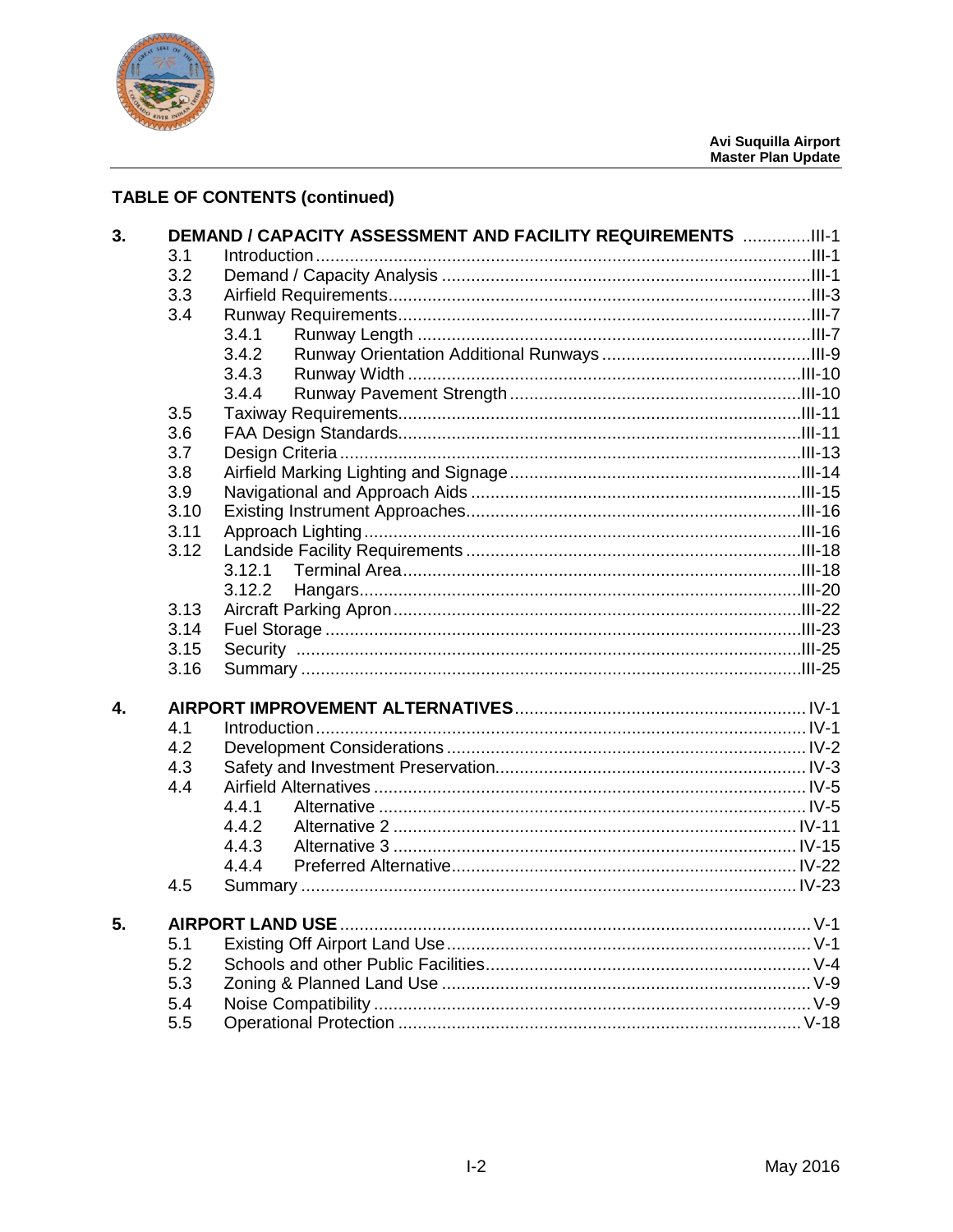

| 6. |     |                                                                         |  |
|----|-----|-------------------------------------------------------------------------|--|
|    | 6.1 |                                                                         |  |
|    | 6.2 |                                                                         |  |
|    | 6.3 |                                                                         |  |
|    |     | 6.3.1                                                                   |  |
|    |     | 6.3.2                                                                   |  |
|    |     | 6.3.3                                                                   |  |
|    |     | 6.3.4                                                                   |  |
|    | 6.4 |                                                                         |  |
|    |     | Existing & Potential Direct Avi Suquilla Airport Income  VI-13<br>6.4.1 |  |
|    |     | Existing CRIT Indirect Avi Suquilla Airport Income VI-15<br>6.4.2       |  |
|    |     | 6.4.3                                                                   |  |
|    | 6.5 |                                                                         |  |
|    | 6.6 |                                                                         |  |
| 7. |     |                                                                         |  |

### **APPENDIX**

Resolution Colorado River Tribal Council Adopting Master Plan Update and Airport Layout Plan FAA Letter Approving Aviation Activity Forecast

### **ATTACHMENT – AIRPORT PLANS**

FAA Letter Approving Airport Layout Plan Drawing Set

- 01 Title Sheet
- 02 Airport Data Sheet<br>03 Airport Lavout Plan
- Airport Layout Plan Drawing
- 04 Part 77 Airspace Drawing Plan
- 05 Part 77 Airspace Drawing Plan Profile View
- 06 Runway 19 Inner Portion of Approach Surface
- 07 Runway I Inner Portion of Approach Surface
- 08 Runway 1-19 Profile
- 09 Runway 19 and Runway 1 Departure Surface Drawing<br>10 Terminal Area Drawing
- 10 Terminal Area Drawing<br>11 I and Use Drawing and
- 11 Land Use Drawing and Noise Contour Drawing<br>12 Exhibit A Property Map
- $Exhibit A Property Map$

### **LIST OF FIGURES**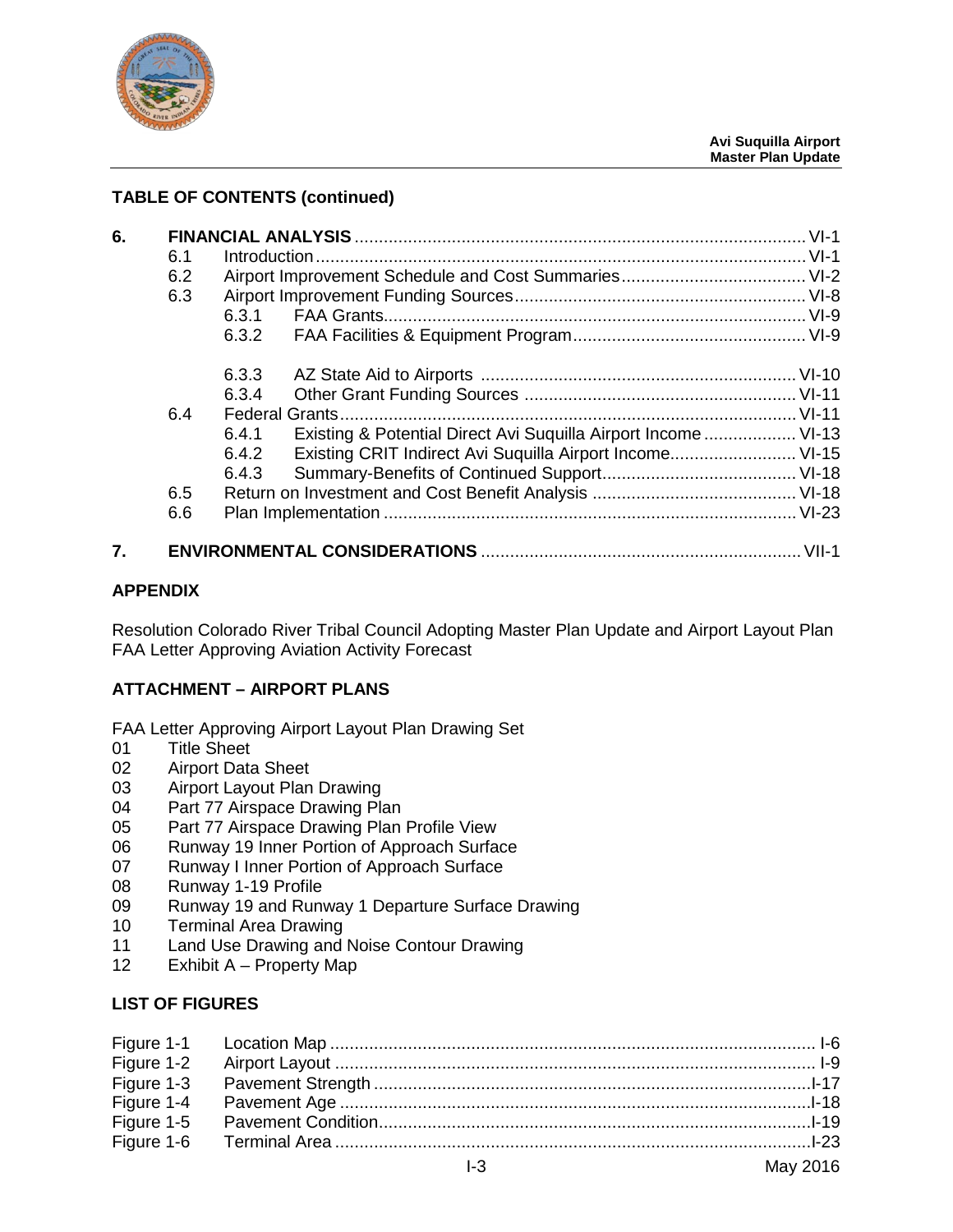

| Figure 1-7<br>Figure 1-8<br>Figure 1-9<br>Figure 1-10<br>Figure 1-11<br>Figure 1-12<br>Figure 1-13                                                                                                    |                                                                    |  |
|-------------------------------------------------------------------------------------------------------------------------------------------------------------------------------------------------------|--------------------------------------------------------------------|--|
| Figure 2-1                                                                                                                                                                                            |                                                                    |  |
| Figure 3-1<br>Figure 3-2                                                                                                                                                                              |                                                                    |  |
| Figure 4-1<br>Figure 4-2<br>Figure 4-3<br>Figure 4-4<br>Figure 4-5<br>Figure 4-6<br>Figure 4-7<br>Figure 4-8<br>Figure 4-9<br>Figure 4-10<br>Figure 4-11<br>Figure 4-12<br>Figure 4-13<br>Figure 4-14 |                                                                    |  |
| Figure 5-1<br>Figure 5-2<br>Figure 5-3<br>Figure 5-4<br>Figure 5-5<br>Figure 5-6<br>Figure 5-7<br>Figure 6-1<br>Figure 6-2<br>Figure 6-3                                                              | FAR Part 77 Imaginary Airspace Surfaces Avi Suquilla Airport  V-21 |  |

## **LIST OF TABLES**

| Table 1-1 |          |
|-----------|----------|
| Table 1-2 |          |
| Table 1-3 |          |
| Table 1-4 |          |
| Table 1-5 |          |
|           | May 2016 |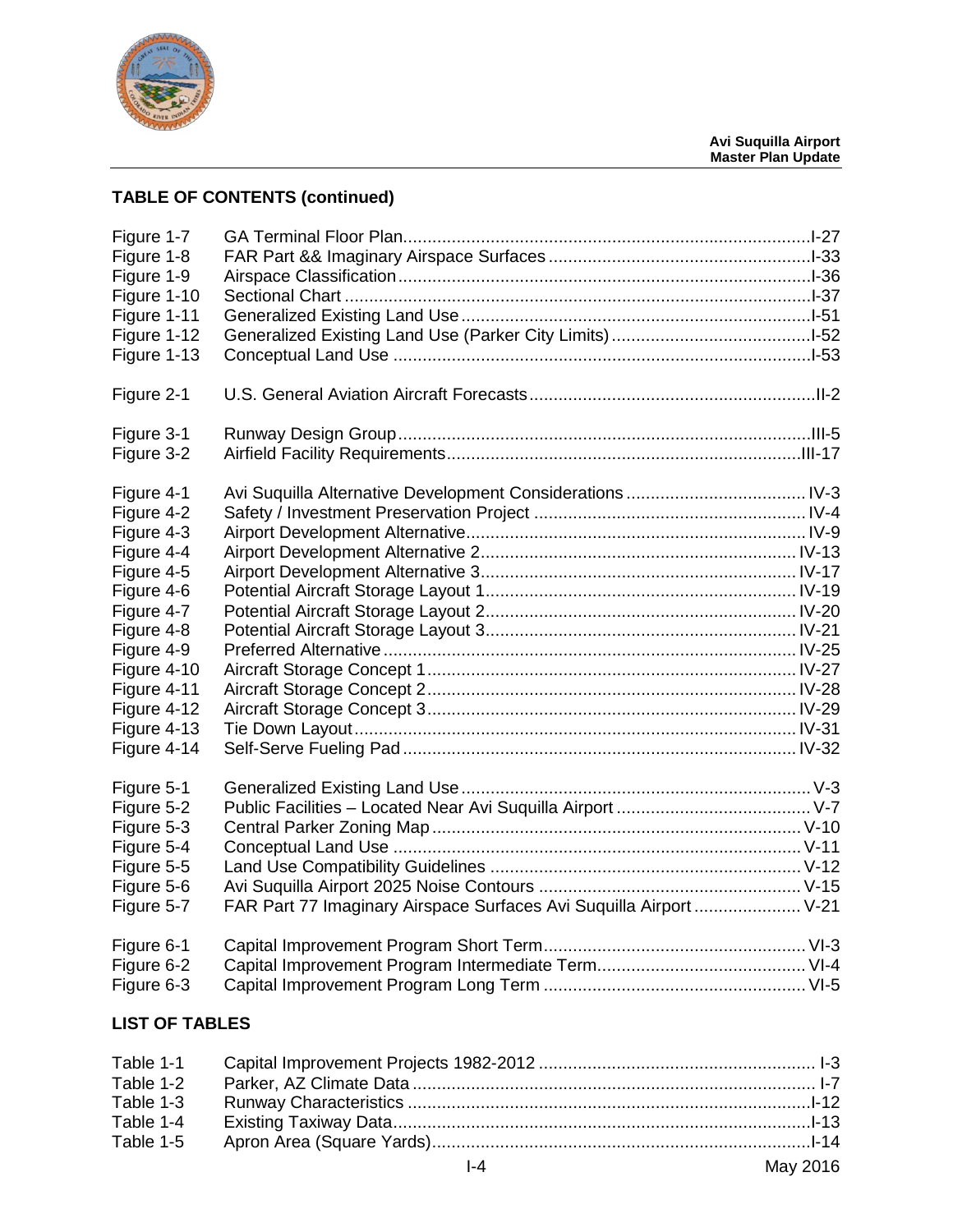

| Table 1-6         |                                                                          |
|-------------------|--------------------------------------------------------------------------|
| Table 1-7         |                                                                          |
| Table 1-8         |                                                                          |
| Table 1-9         | Arizona Department of Commerce La Paz County Population Projections I-41 |
| Table 1-10        |                                                                          |
| Table 1-11        | Population Composition of La Paz and San Bernardino Counties1-42         |
| Table 1-12        |                                                                          |
| <b>Table 1-13</b> |                                                                          |
| Table 1-14        |                                                                          |
| <b>Table 1-15</b> |                                                                          |
| Table 1-16        |                                                                          |
|                   |                                                                          |
| Table 2-1         |                                                                          |
| Table 2-2         |                                                                          |
| Table 2-3         |                                                                          |
| Table 2-4         |                                                                          |
| Table 2-5         |                                                                          |
| Table 2-6         |                                                                          |
| Table 2-7         |                                                                          |
| Table 2-8         |                                                                          |
| Table 2-9         |                                                                          |
| <b>Table 2-10</b> |                                                                          |
| <b>Table 2-11</b> |                                                                          |
|                   |                                                                          |
| Table 3-1         |                                                                          |
| Table 3-2         |                                                                          |
| Table 3-3         |                                                                          |
| Table 3-4         |                                                                          |
| Table 3-5         |                                                                          |
| Table 3-6         |                                                                          |
| Table 3-7         |                                                                          |
| Table 3-8         |                                                                          |
| Table 3-9         |                                                                          |
| Table 3-10        |                                                                          |
|                   |                                                                          |
| Table 5-1         |                                                                          |
|                   |                                                                          |
| Table 6-1         |                                                                          |
| Table 6-2         | Capital Improvement FAA/ADOT Grant Program Avi Suquilla Airport  VI-7    |
| Table 6-3         |                                                                          |
| Table 6-4         | Comparison of Hangar Construction/Management vs Land Lease VI-20         |
| Table 7-1         |                                                                          |
|                   |                                                                          |